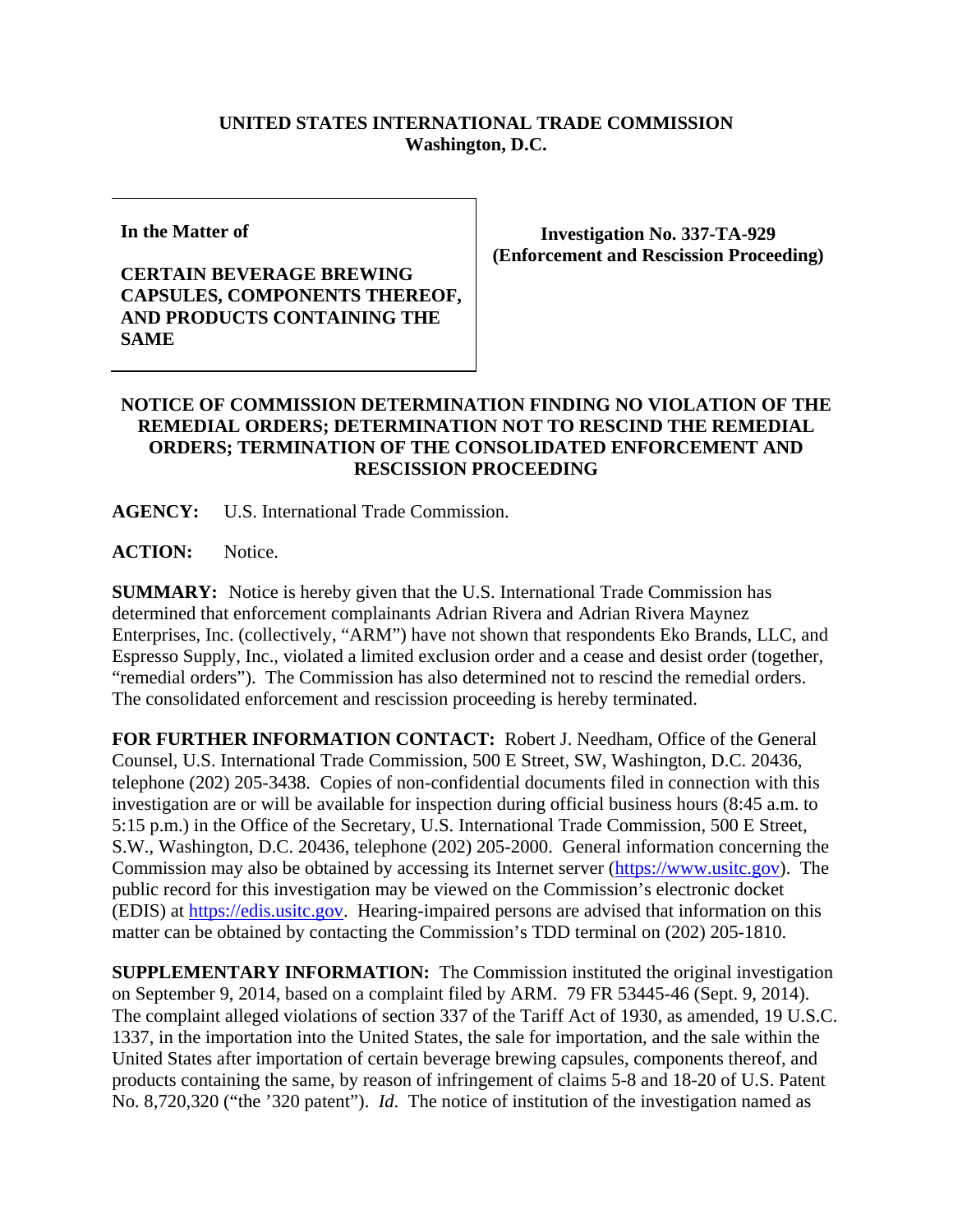respondents Solofill, LLC ("Solofill"); DongGuan Hai Rui Precision Mould Co., Ltd. ("DongGuan"); Eko Brands, LLC ("Eko"); Evermuch Technology Co., Ltd. and Ever Much Company Ltd. (together, "Evermuch"); and several additional respondents that were terminated by reason of consent order or settlement. 79 FR 53445. The Office of Unfair Import Investigations ("OUII") was also named as a party to the investigation. *Id.* The Commission found Eko and Evermuch in default for failure to respond to the complaint and notice of investigation. Notice (May 18, 2015).

On March 17, 2016, the Commission found no violation of section 337 by Solofill and DongGuan because claims 5-7, 18, and 20 of the '320 patent were invalid for a lack of written description and claims 5 and 6 were invalid as anticipated. 81 FR 15742-43 (Mar. 24, 2016). The Commission, however, presumed that the allegations in the complaint were true with respect to the defaulted parties Eko Brands and Evermuch, and thus concluded that they violated section 337 with respect to claims 8 and 19. *Id.* at 15743. The Commission issued a limited exclusion order prohibiting Eko Brands and Evermuch from importing certain beverage brewing capsules, components thereof, and products containing the same that infringed claims 8 or 19 of the '320 patent. *Id.* The Commission also issued cease and desist orders against Eko Brands and Evermuch prohibiting the sale and distribution within the United States of articles that infringe claims 8 or 19. *Id.*

On June 1, 2016, ARM filed a complaint requesting that the Commission institute a formal enforcement proceeding under Commission Rule 210.75(b) to investigate alleged violations of the March 17, 2016, remedial orders by Eko and its purchaser, Espresso Supply, Inc. (collectively, "Eko"). The Commission instituted a formal enforcement proceeding on July 1, 2016. 81 FR 43242-43.

On September 12, 2016, Eko file a second petition requesting the Commission to rescind its remedial orders, and to terminate the enforcement proceeding. On November 25, 2016, the Commission instituted a rescission proceeding, and consolidated it with the enforcement proceeding.81 FR 85264-65.

On January 31, 2017, Eko petitioned the Commission to rescind the remedial orders based on a lack of a domestic industry. The Commission denied the petition on June 8, 2017, because Eko failed to show changed circumstances with respect to the domestic industry. Notice of Commission Determination to Deny a Petition Requesting the Rescission of Remedial Orders (June 8, 2017).

On March 27, 2017, the presiding ALJ issued the subject enforcement initial determination ("EID"), which found that the remedial orders cannot be enforced due to a lack of domestic industry, and issued a recommended determination that the remedial orders be rescinded due to an intervening district court summary judgment of noninfringement. OUII petitioned for review of the EID on April 6, 2017, and ARM petitioned for review on April 7, 2017. On April 13, 2017, ARM and Eko filed a response to OUII's petition, and OUII filed a response to ARM's petition. On April 14, 2017, Eko filed a response to ARM's petition. On May 11, 2017, the Commission determined to review the EID.